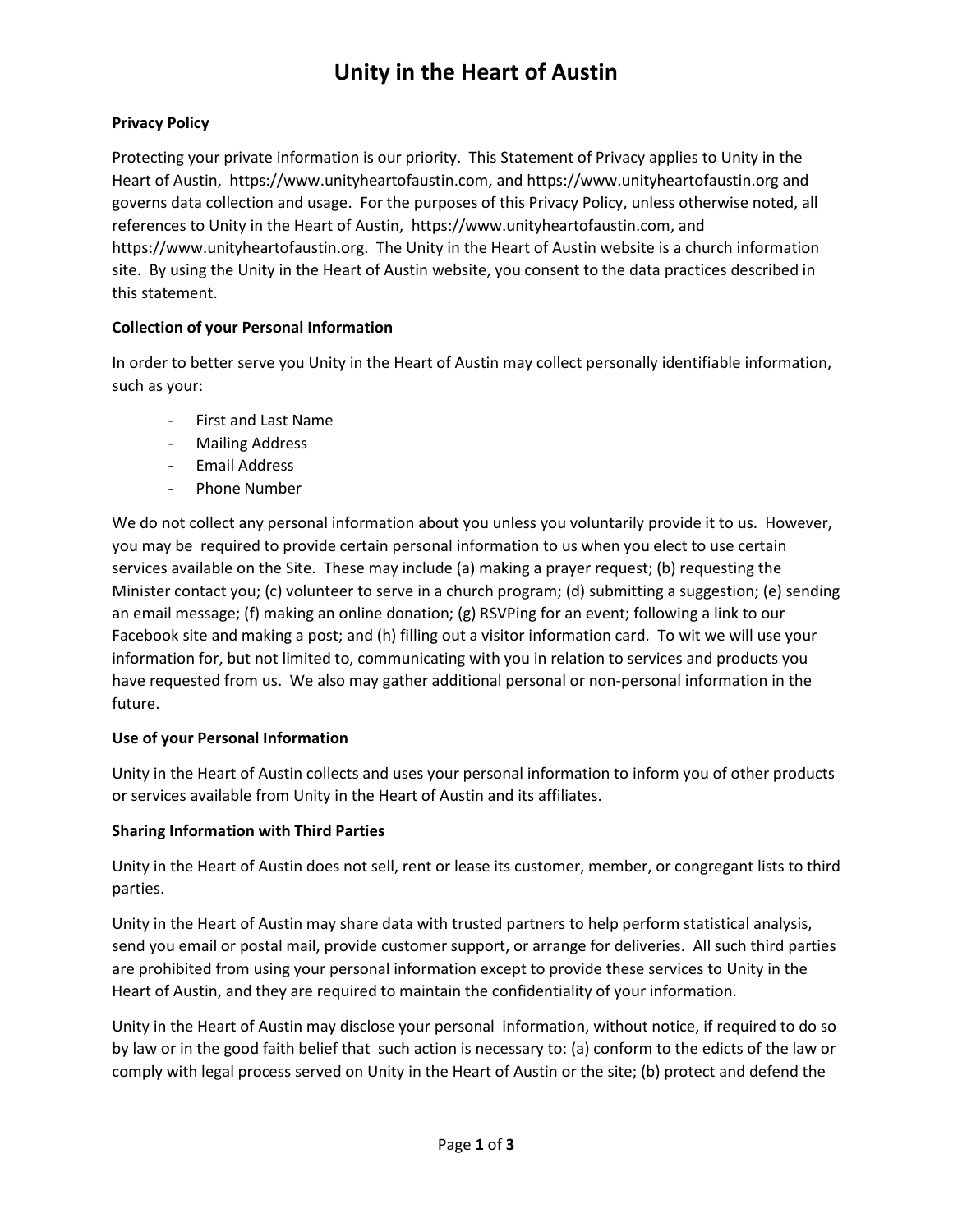# **Unity in the Heart of Austin**

rights or property of Unity in the Heart of Austin; and/or (c) act under exigent circumstances to protect the personal safety of users of Unity in the Heart of Austin, or the public.

## **Automatically Collected Information**

Information about your computer hardware and software may be automatically collected by Unity in the Heart of Austin. This information can include your IP address, browser type, domain names, access times and referring website addresses. This information is used for the operation of the service, to maintain quality of the service, and to provide general statistics regarding use of the Unity in the Heart of Austin website.

### **Use of Cookies**

The Unity in the Heart of Austin website may use "cookies" to help personalize your online experience. A cookie is a text file that is placed on you hard disk by a web page server. Cookies cannot be used to run programs or deliver viruses to your computer. Cookies are uniquely assigned to you and can only be read by a web server in the domain that issued the cookie to you.

One of the primary purposes of cookies is to provide a convenience feature to save you time. The purpose of a cookie is to tell the Web server that you have returned to a specific page. For example, if you personalize Unity in the Heart of Austin pages, or register with Unity in the Heart of Austin site or services a cookie helps Unity in the Heart of Austin to recall your specific information on subsequent visits. This simplifies the process of recording your personal information, such as billing addresses, shipping addresses, and so on. When you return to the same Unity in the Heart of Austin website, the information you previously provided can be retrieved, so you can easily use the Unity in the Heart of Austin features that you customized.

You have the ability to accept or decline cookies. Most Web browsers automatically accept cookies, but you can usually modify your browser settings to decline cookies if you prefer. If you choose to decline cookies, you may not be able to fully experience the interactive features of the Unity in the Heart of Austin services or websites you visit.

## **Links**

This website contains links to other sites. Please be aware that we are not responsible for the content or privacy practices of such other sites. We encourage our users to be aware when they leave our site and to read the privacy statements of any other site that collects personally identifiable information.

## **Security of your Personally Information**

Unity in the Heart of Austin secures your personal information from unauthorized access, use, or disclosure. Unity in the Heart of Austin uses the following methods for this purpose;

• Secure Sockets Layer (SSL) Protocol

When personal information (such as a credit card number) is transmitted to other websites, it is protected through the use of encryption, such as the Secure Sockets Layer (SSL) protocol.

We strive to take appropriate security measures to protect against unauthorized access to or alteration of your personal information. Unfortunately, no data transmission over the Internet or any wireless